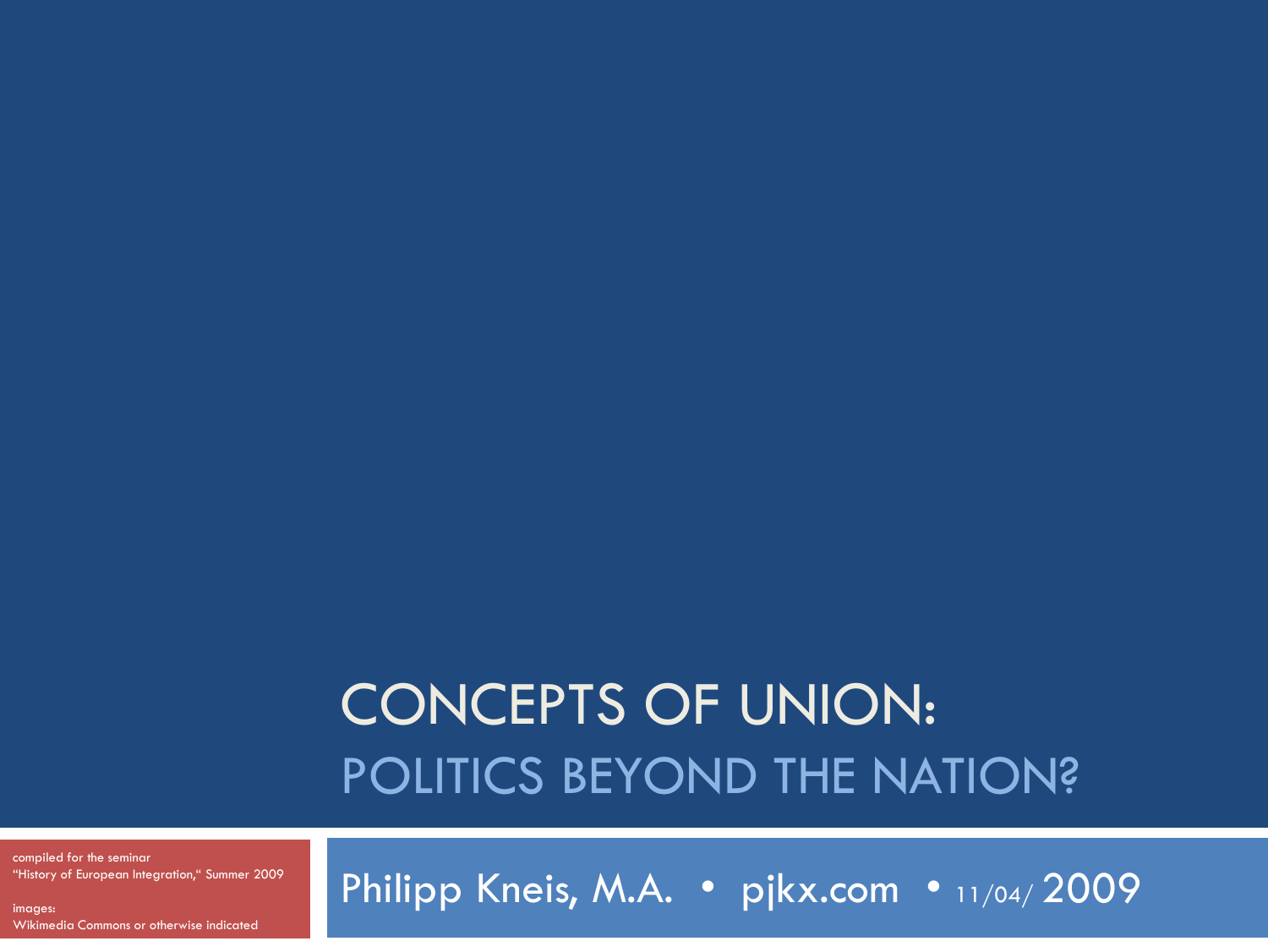#### **Overview**

#### **Abstract:**

Human beings organize themselves into communities with a common identity that is not given but constructed. These communities may or may not agree to join into larger constructs. This presentation offers an outline of some theories of the state

and some examples of (con)federation preceding the EU.

#### **Contents:**

- 1. The Nation
- 2. The State
- 3. Uniting States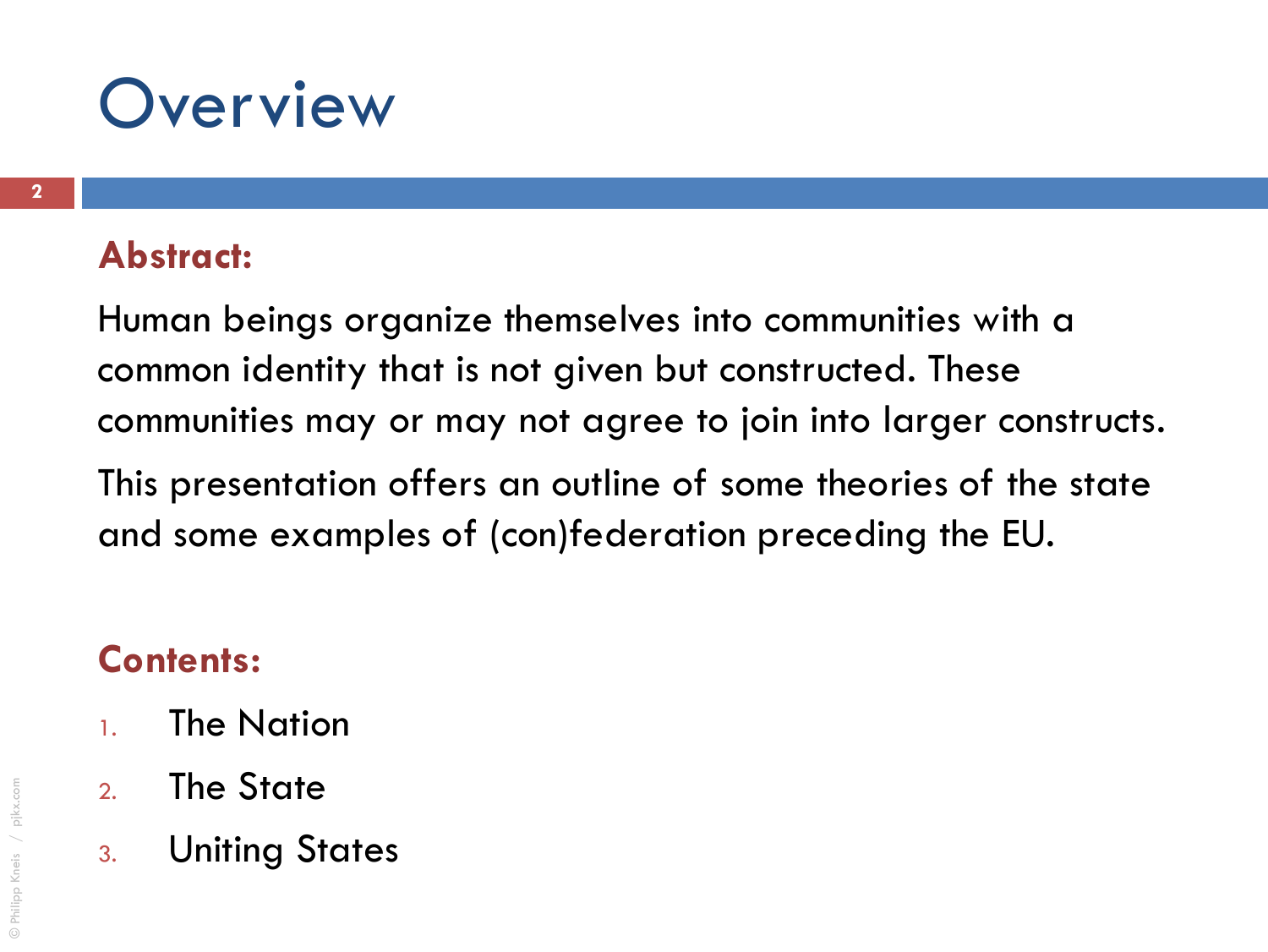

Human beings construct a sense of belonging.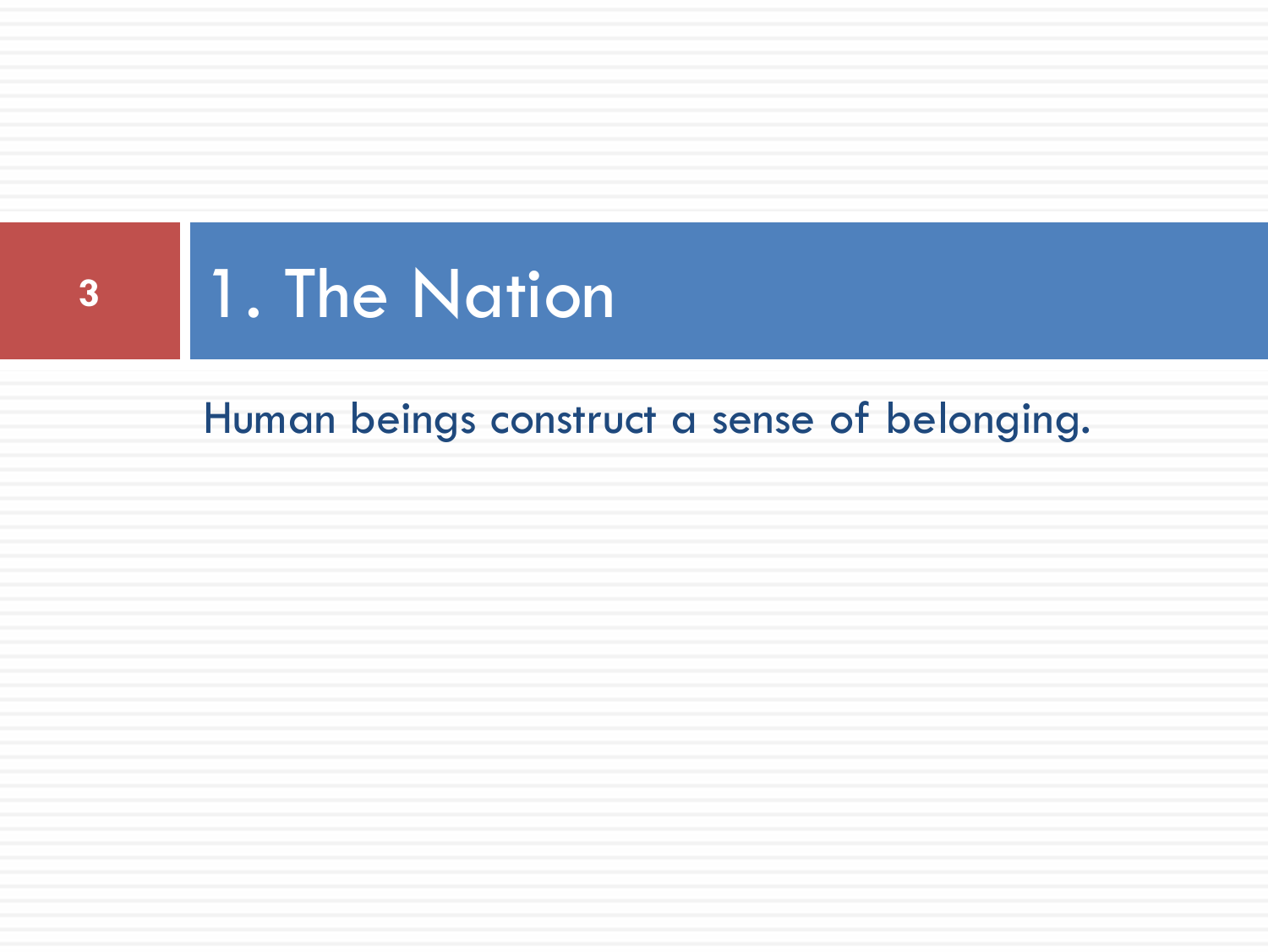#### □ What makes a Nation?

- $\Box$  ζώον πολιτικόν (Aristotle, Politics, 1253a)
- $\blacksquare$  individual
- $\Box$  nuclear family extended family
- **E** kinship systems
- **D** band, tribe
- $\blacksquare$  city state
- nomadic stationary mixed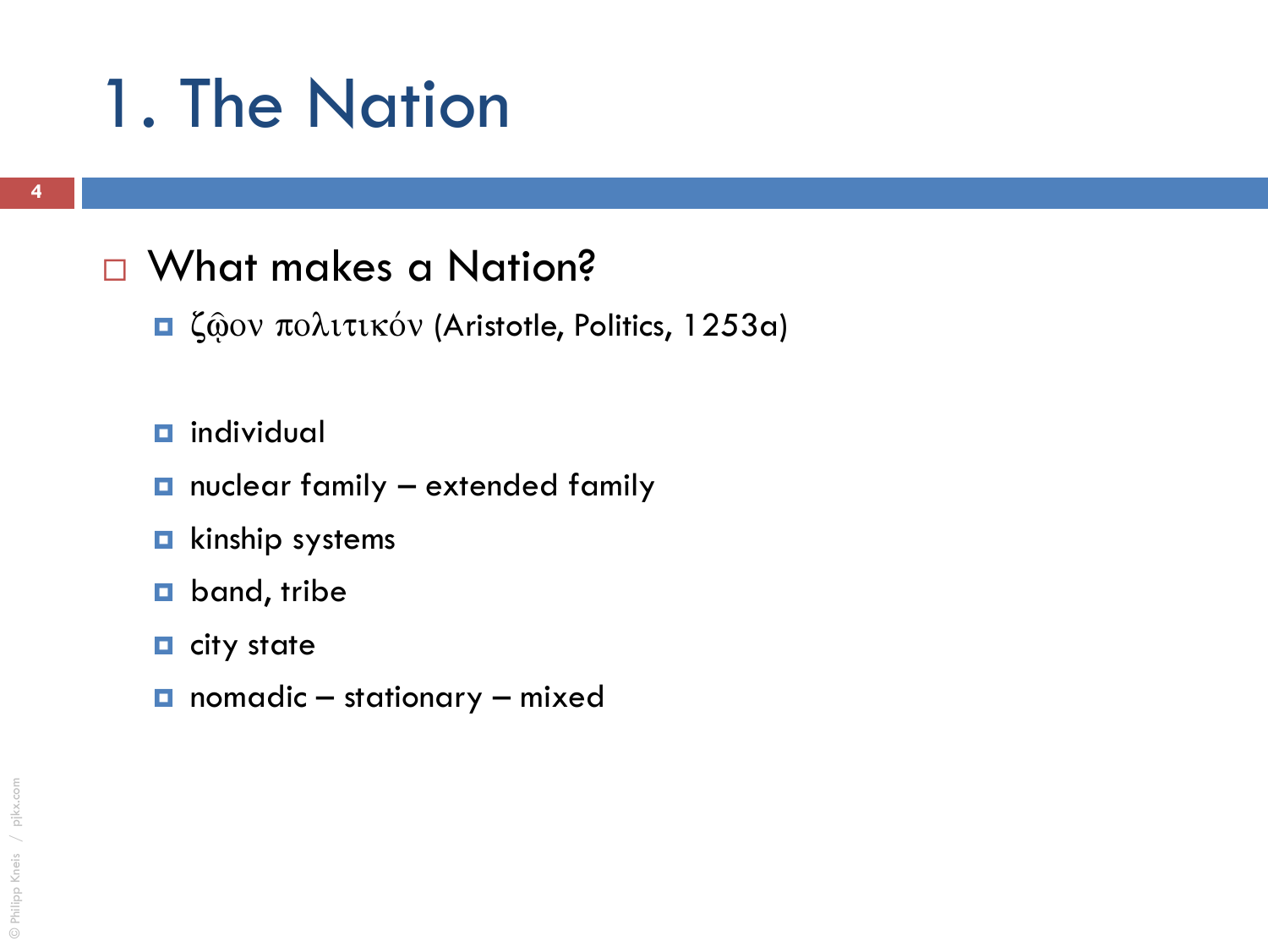#### □ Organizing a nation:

- $\blacksquare$  city state with hinterland
- **u** union of city states
- **E** extended city state (Roman Republic)
- $\blacksquare$  state with a concrete area
- $\blacksquare$  state with dependent subdivisions (provinces)
- **u** union of semi-independent states
- **u** union of independent states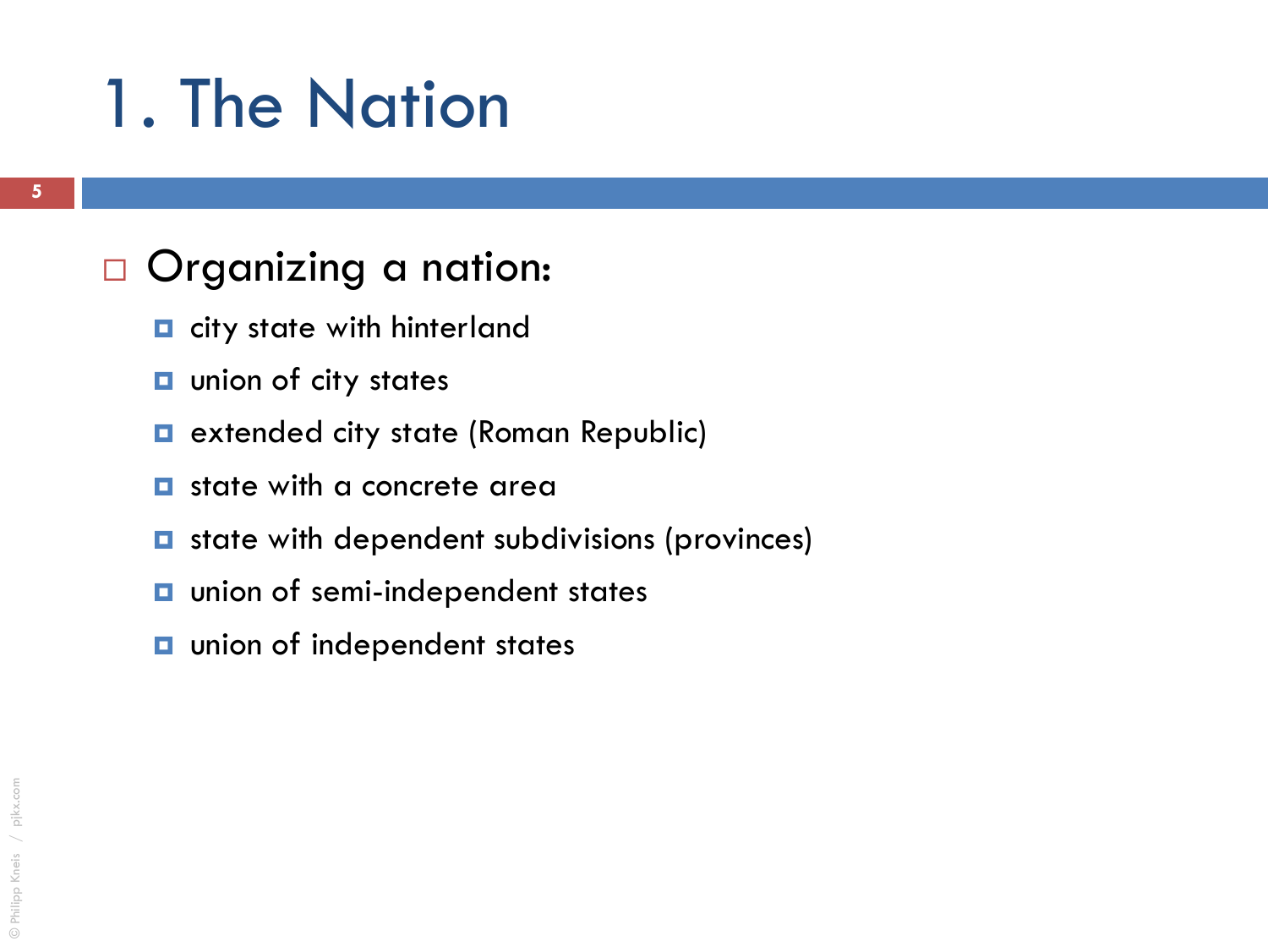#### □ National Identity

- Do we understand culture as monolithic and genuine?
- **□** i.e., are there essential components of culture?
- $\blacksquare$  i.e., who can define a specific culture? (Can only Germans define what is German, Americans what is American, Sioux what is Sioux, Muslims what is Islam, Christians what is Christian?)
- **If** so, how can multiple cultures exist in the same space?
- Or is culture per definition pluralist and diverse?
- Who owns definitions? What is authenticity?
- What are the foundations of "civilizations" (Huntington) or "cultural blocks" like "West" / "East" / …?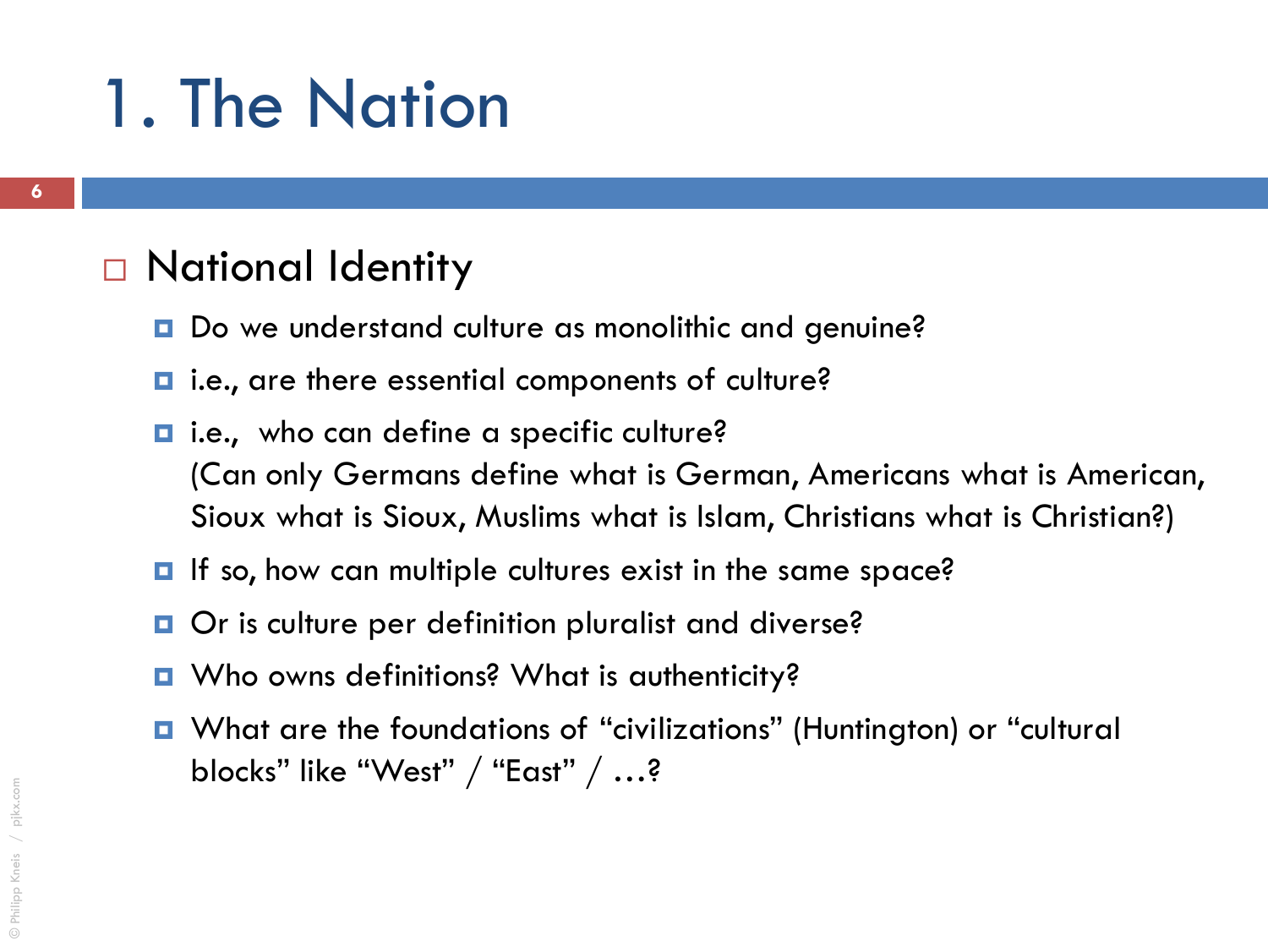- $\Box$  national identity is more complex than usually assumed
- $\Box$  it is constructed
- $\Box$  this construction fulfills a certain purpose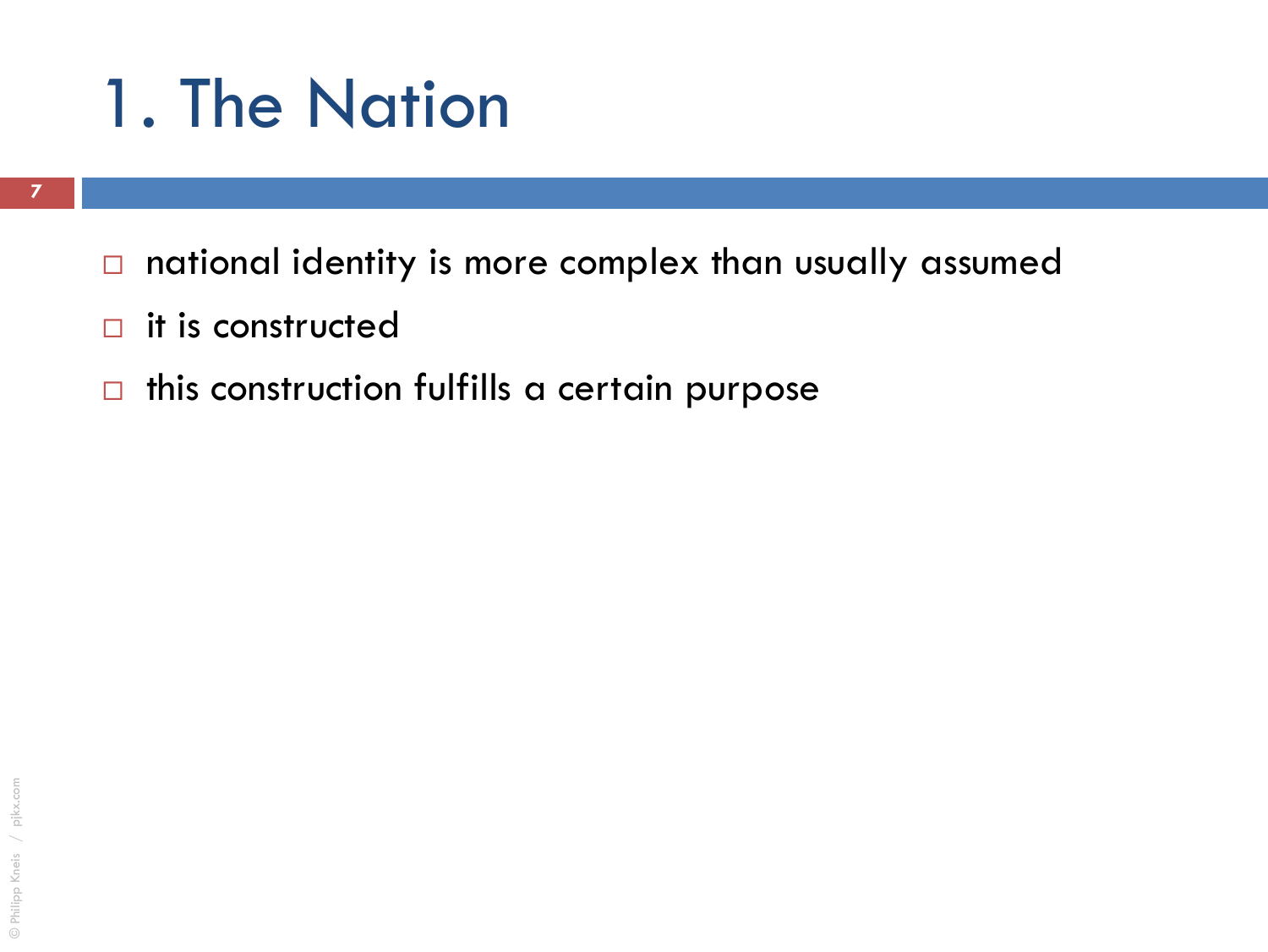#### imagi-nation:

- The idea of a sociological organism moving calendrically through homogeneous, empty time is a precise analogue of the idea of the nation, which also is conceived as a solid community moving steadily down (or up) history. An American will never meet, or even know the names of more than a handful of his 240,000-odd fellow Americans. He has no idea of what they are up to at any one time. But he has complete confidence in their steady, anonymous, simultaneous activity. (Benedict Anderson. *Imagined Communities*. 26)
- **national community as imagined**
- **p** print culture accelerating this process in Europe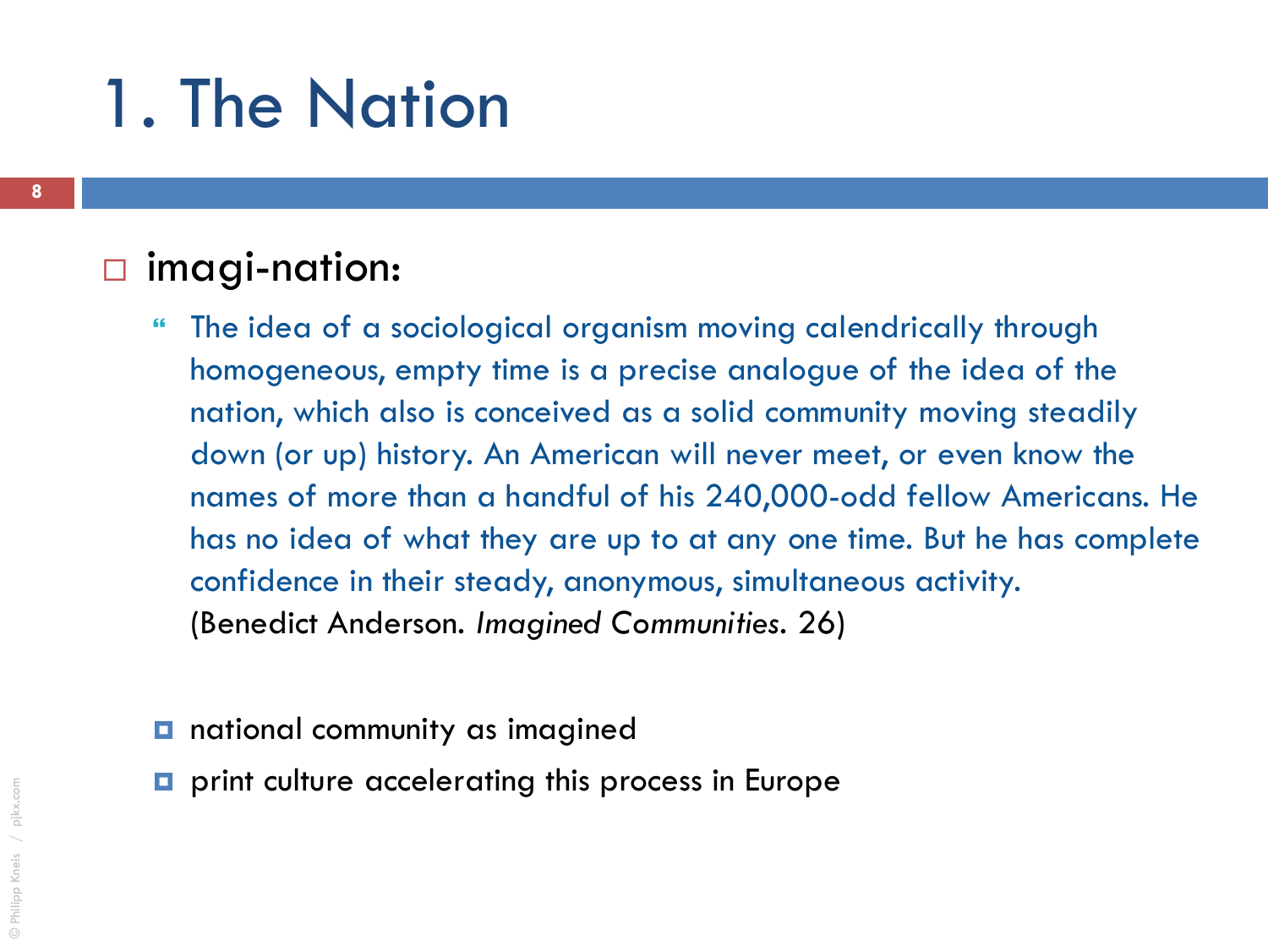#### $\Box$  ethnic identity as constant or pure?

 Despite Roman categorizations, the barbarian peoples whose entry into the Roman world transformed it so profoundly were, like the Romans, constitutional rather than ethnic polities, uniting groups of diverse cultural, linguistic, and geographical origins under the leadership of aristocratic warrior families. The Alamanni, the Goths, the Alans, the Huns, the Franks, and others were composed of groups speaking a variety of languages, following various customs, and identifying themselves with varying traditions.

(Patrick J. Geary. *The Myth of Nations.* 58)

 $\blacksquare$  , ethnic identity" is continually constructed and imagined, , purity" is a romantic illusion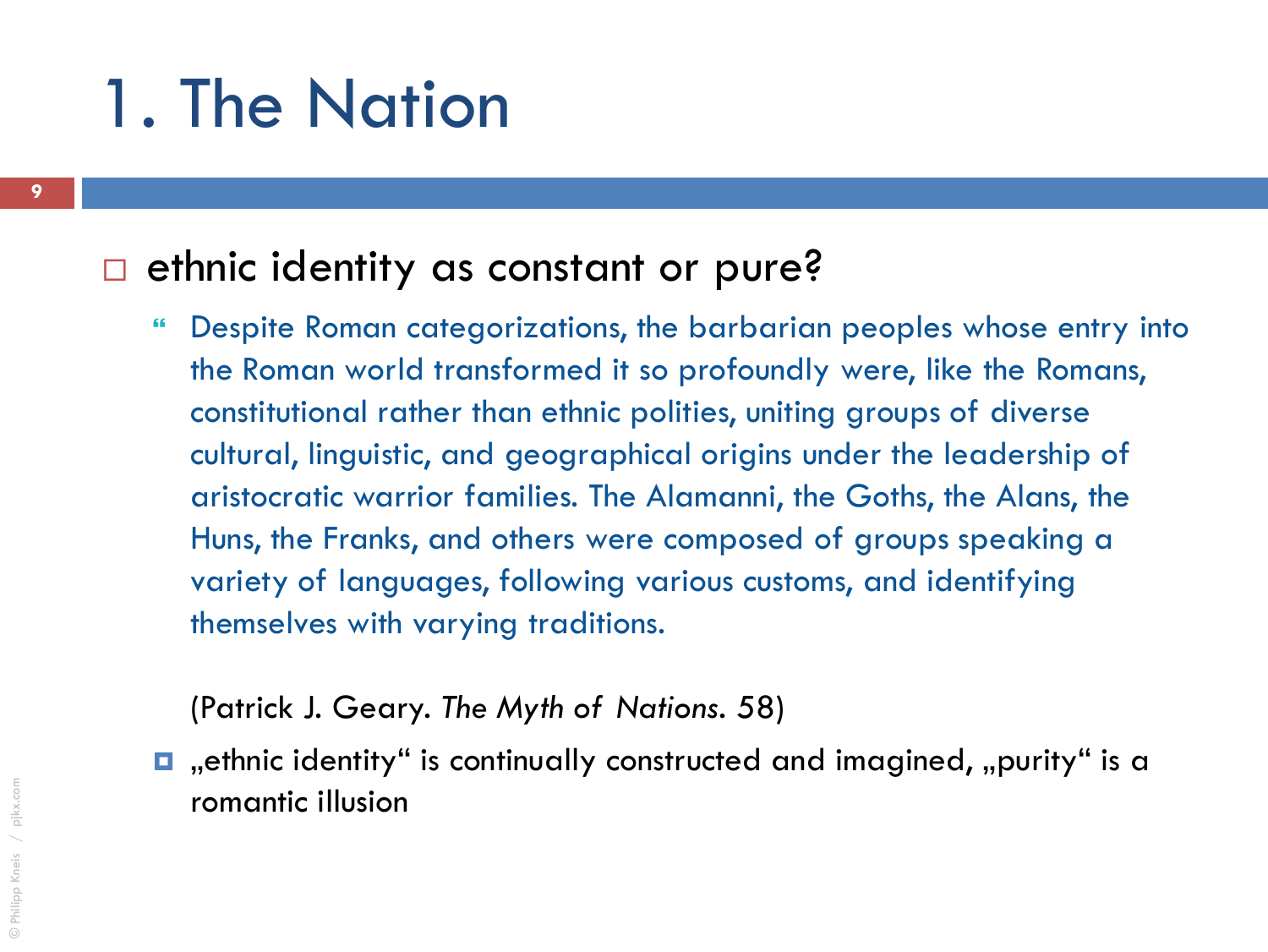#### □ what, then, makes a nation?

- $\blacksquare$  culture and traditions
	- language
	- writing systems
	- shared symbols
	- $\Box$  religion
- **Q** continuity of political rule
- $\Box$  continuity of the existence of social groups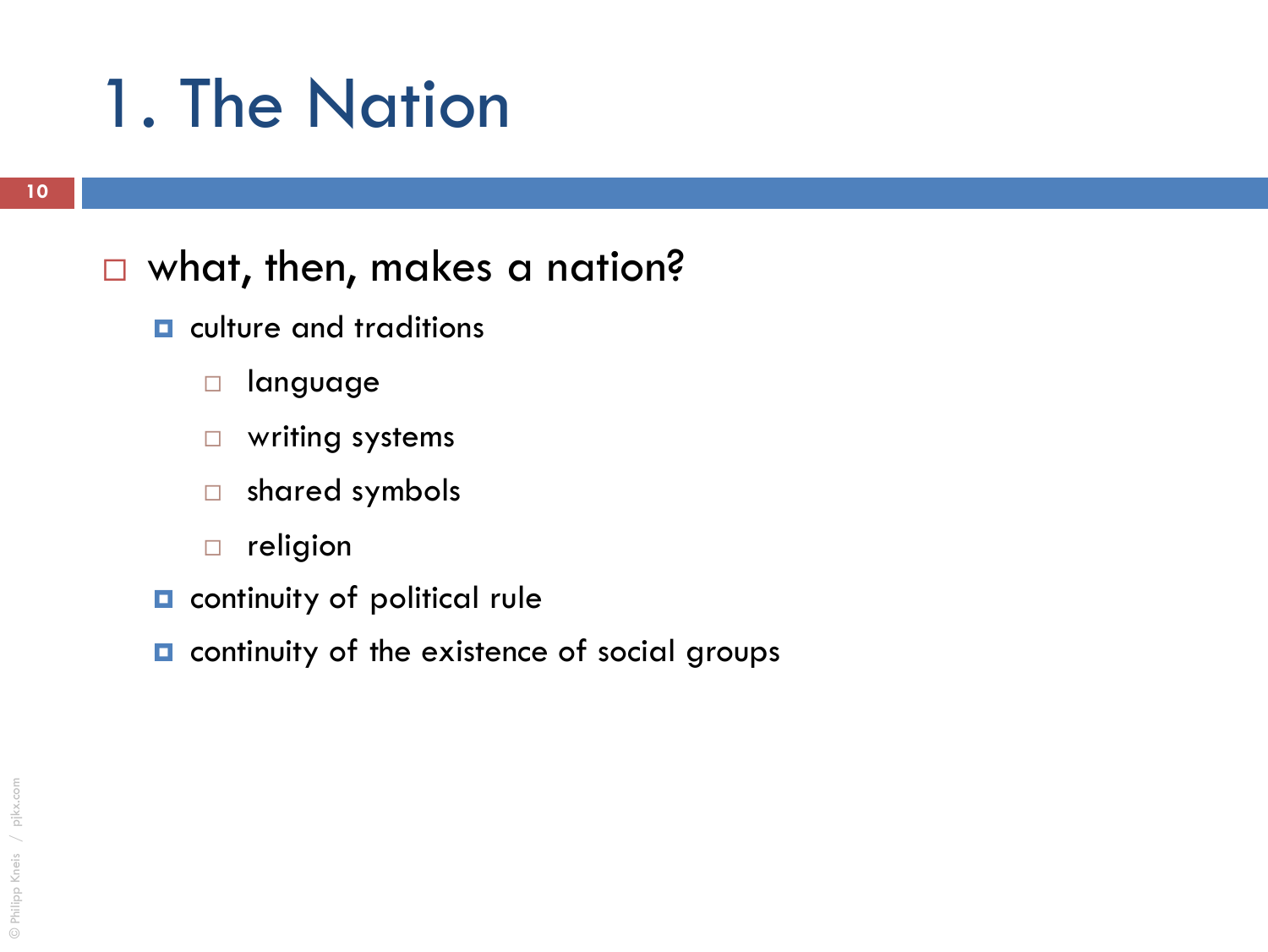#### nations can be made and unmade (continuities and discontinuities)

- 13 Colonies United States Union/Confederacy
- **E** Yugoslavia
- **D** Czechoslovakia
- $\Box$  if new nations that are based on confederations can fail and break up into old national patterns, does this nevertheless speak to a "naturalness" of national identity?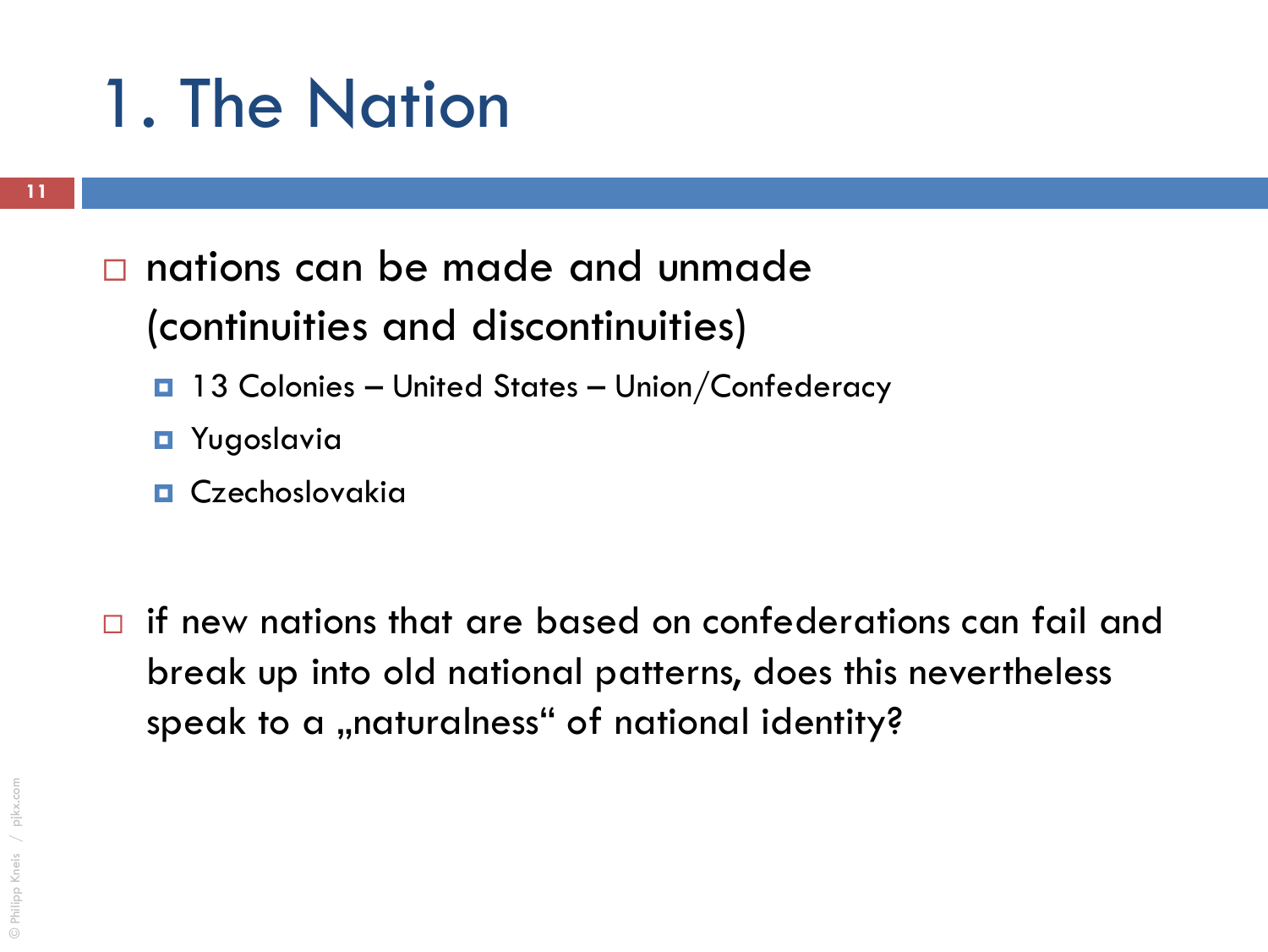- $\Box$ , nation" becoming important after Napoleon
- □ national sovereignty & self-determination, cf. Wilson
- □ construction of importance of nation

- **E** empires always multi-national
- $\Box$  also: confederations or alliances
- $\Box$  relation: nation / state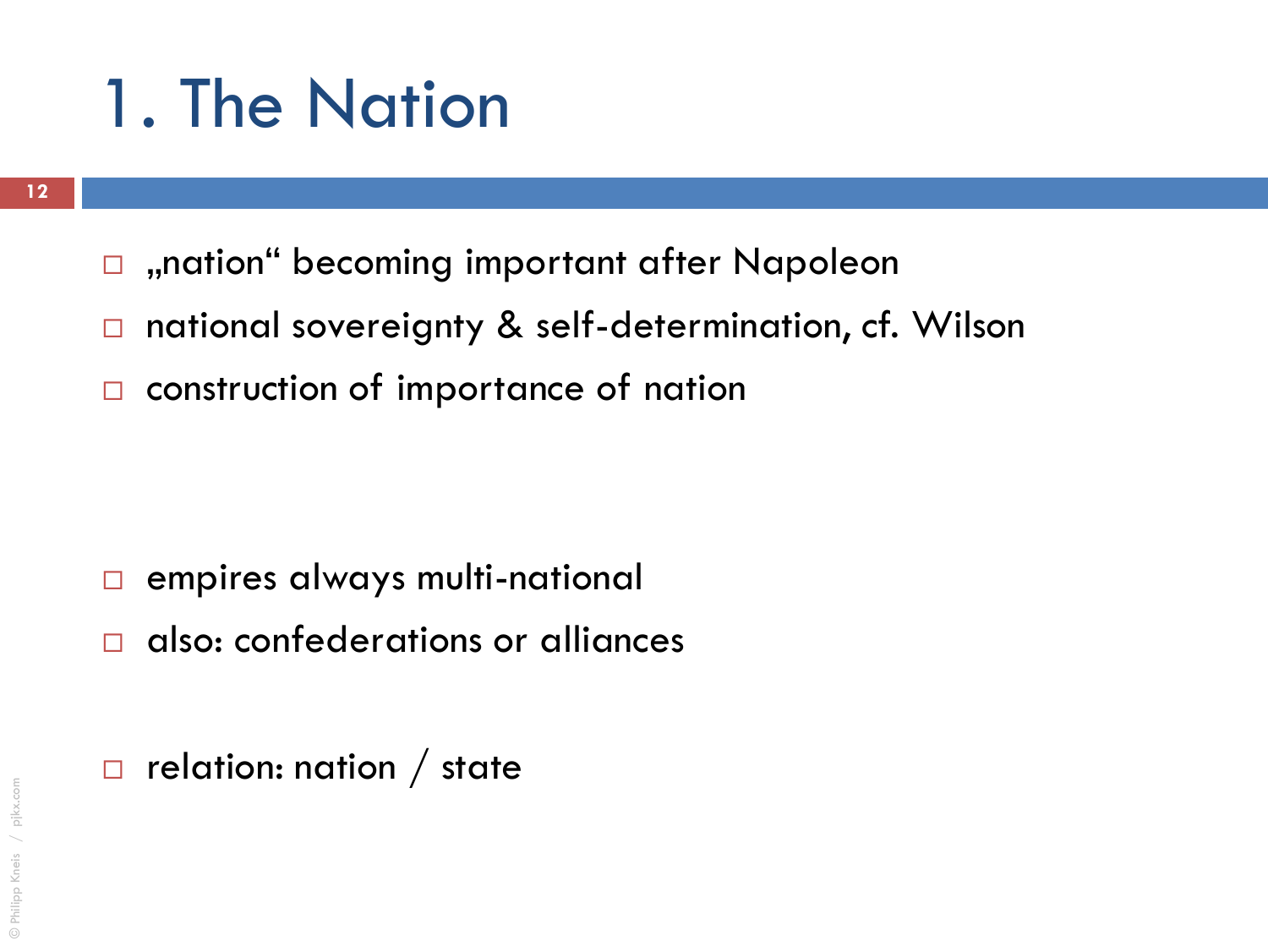

Human beings organize themselves into communities.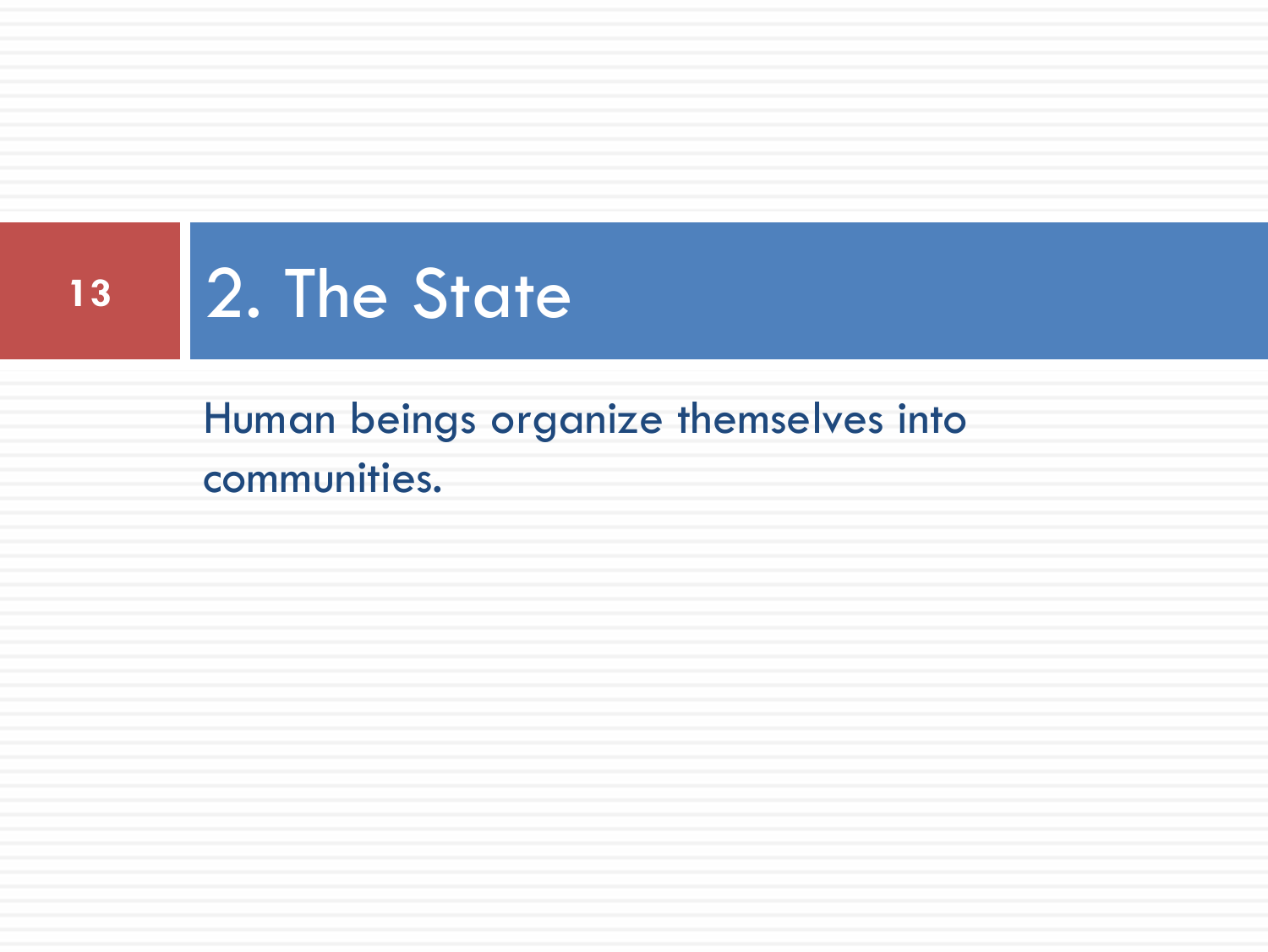#### $\Box$  functions of the state?

- $\blacksquare$  defense/offense
- $\blacksquare$  administration
- $\blacksquare$  tutelary: support system / patron-client systems
- **n** creating commonality
- …?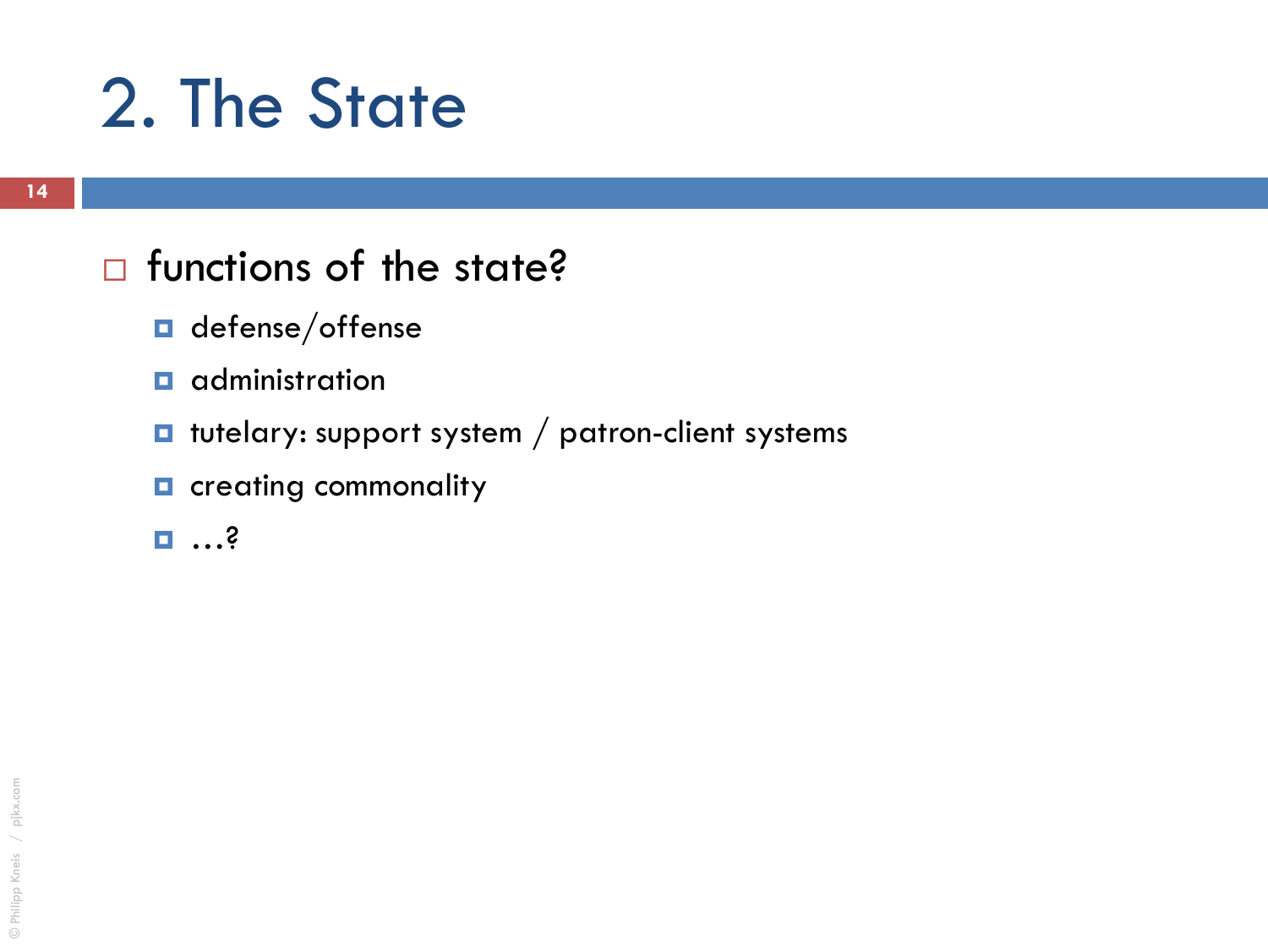- □ how is rule organized?
- **n** how many rule?
- $\Box$  is it seen as beneficial or not?
- (cf. Alexander Demandt, *Der Idealstaat*)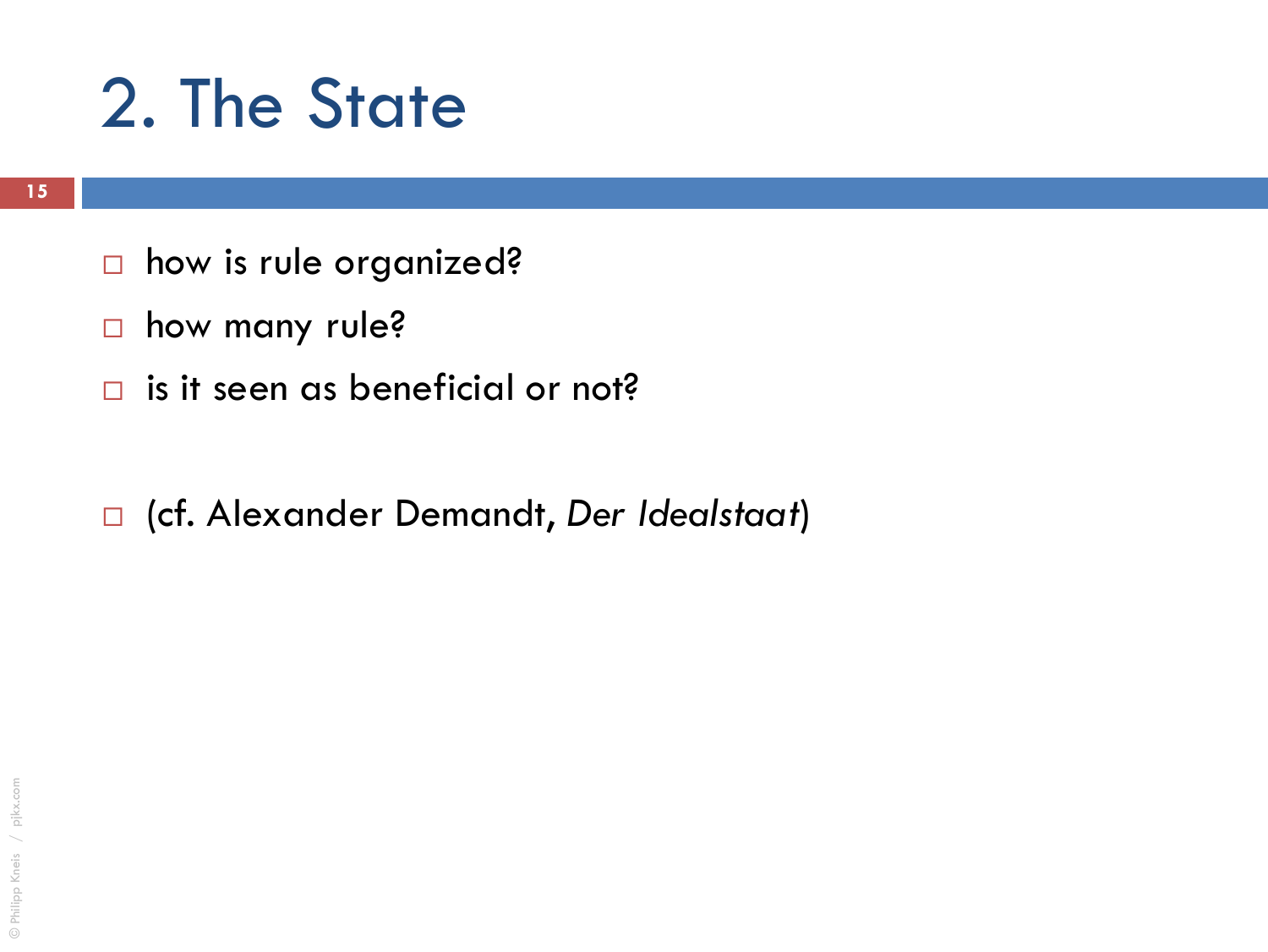- □ monarchy: (good) rule of one
- **D** tyrannis: bad rule of one
- aristocracy: rule of the "best"
- $\Box$  oligarchy: rule of "some"
- $\Box$  democracy: rule of the "people"
- ochlocracy: rule of the crowd
- $\Box$  isonomy (term for Athens): equal rights
- $\Box$  plutocracy: rule of the rich
- $\Box$  meritocracy: rule of the meritorious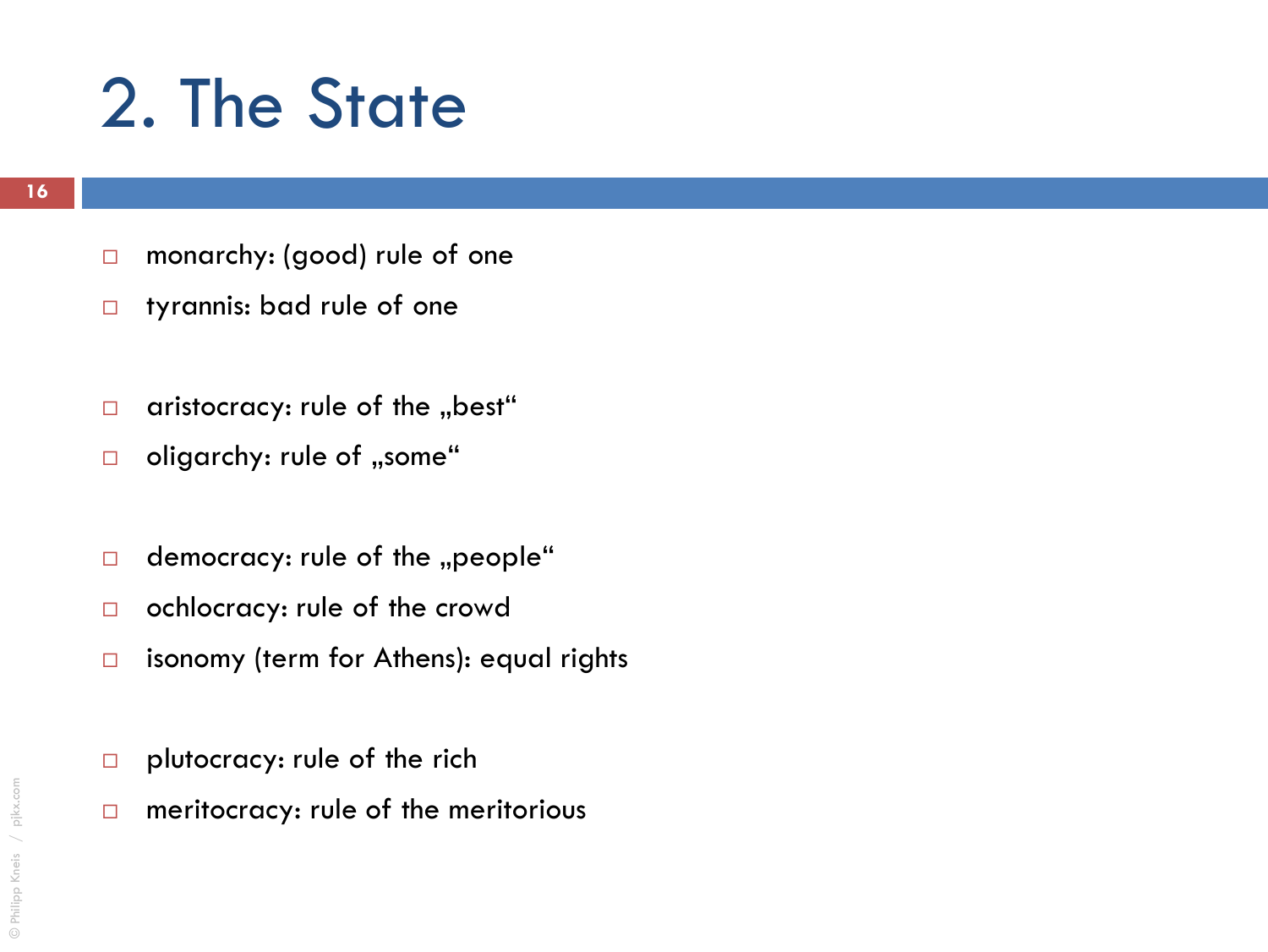#### Plato (Demandt 91):

| $\Box$  | good        | medium |           | bad             |
|---------|-------------|--------|-----------|-----------------|
| one:    | monarchy    |        |           | <b>tyrannis</b> |
| many:   | aristocracy |        | oligarchy |                 |
| people: | democracy   |        |           |                 |

#### Aristotle (Demandt 124):

| о<br>good |             | bad             |  |
|-----------|-------------|-----------------|--|
| one:      | monarchy    | <b>tyrannis</b> |  |
| many:     | aristocracy | oligarchy       |  |
| people:   | polity      | democracy       |  |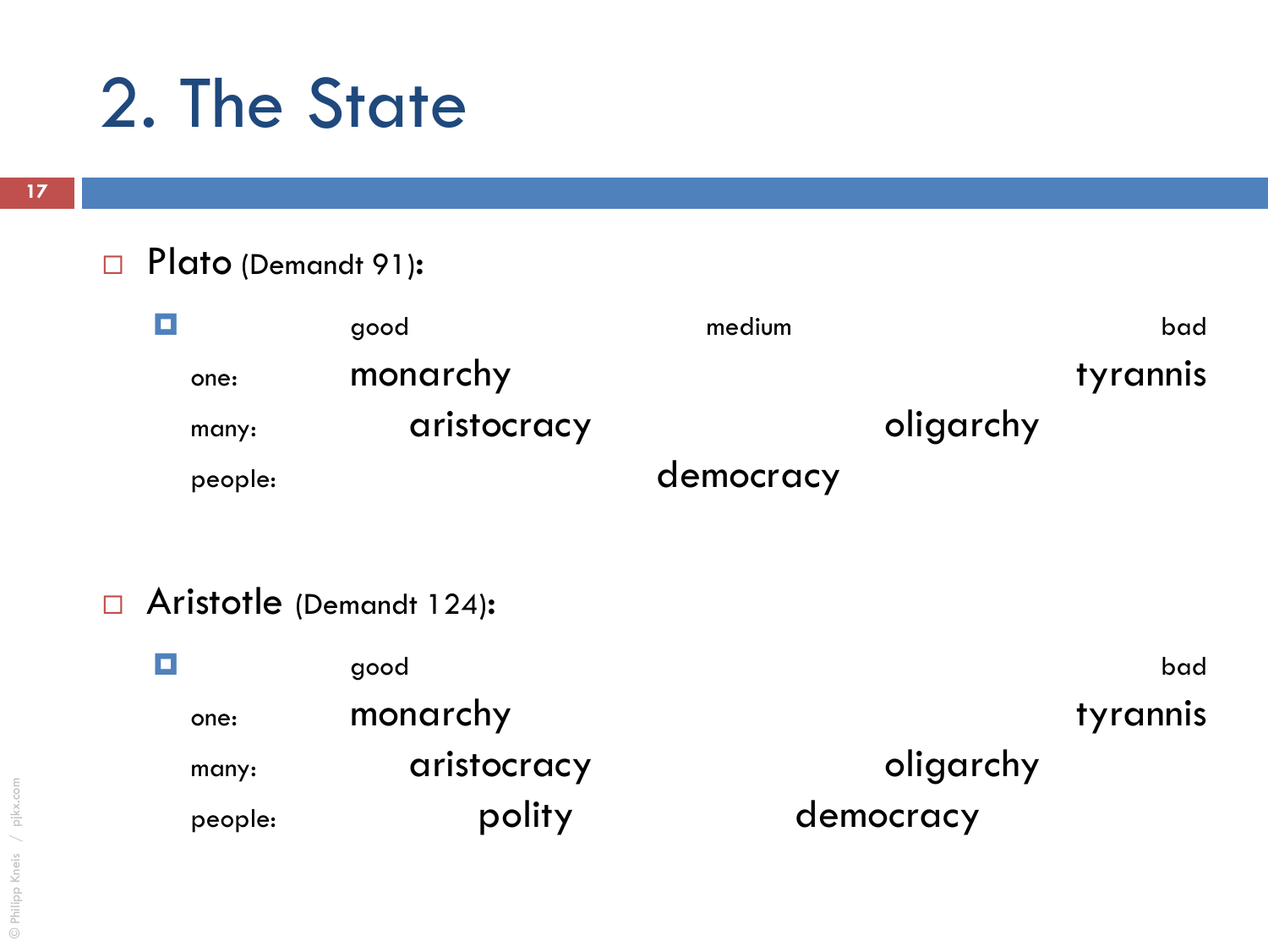- $\Box$  Hegel: ruler's authority also derived from an agreement by the ruled
	- $\blacksquare$  example: Magna Carta
- □ Locke: good Monarchy: best system, yet: you cannot guarantee it --- therefore: democracy as best of all alternatives
- $\Box$  basing rule on the demos: sharing responsibility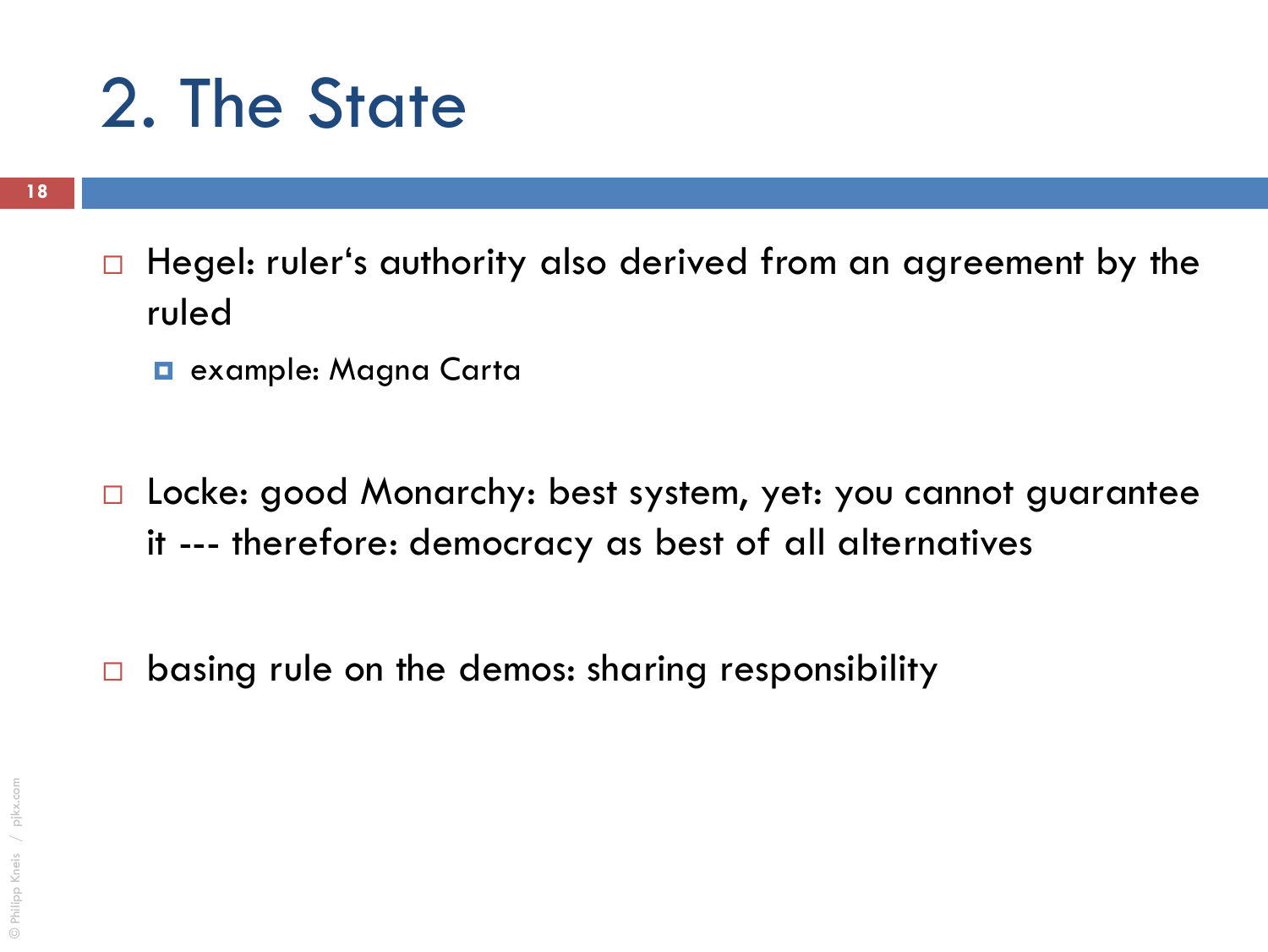- $\Box$  rule is oftentimes based upon a specific group of people
- $\Box$ , citizen" till the 20th century meant: males of a specific ethnicity
- $\Box$ , We the People" originally meant: we the Anglo-Saxonprotestant males --- but universalist phrasing allowed for abolition of slavery, citizenship for Indians, suffrage for women, etc.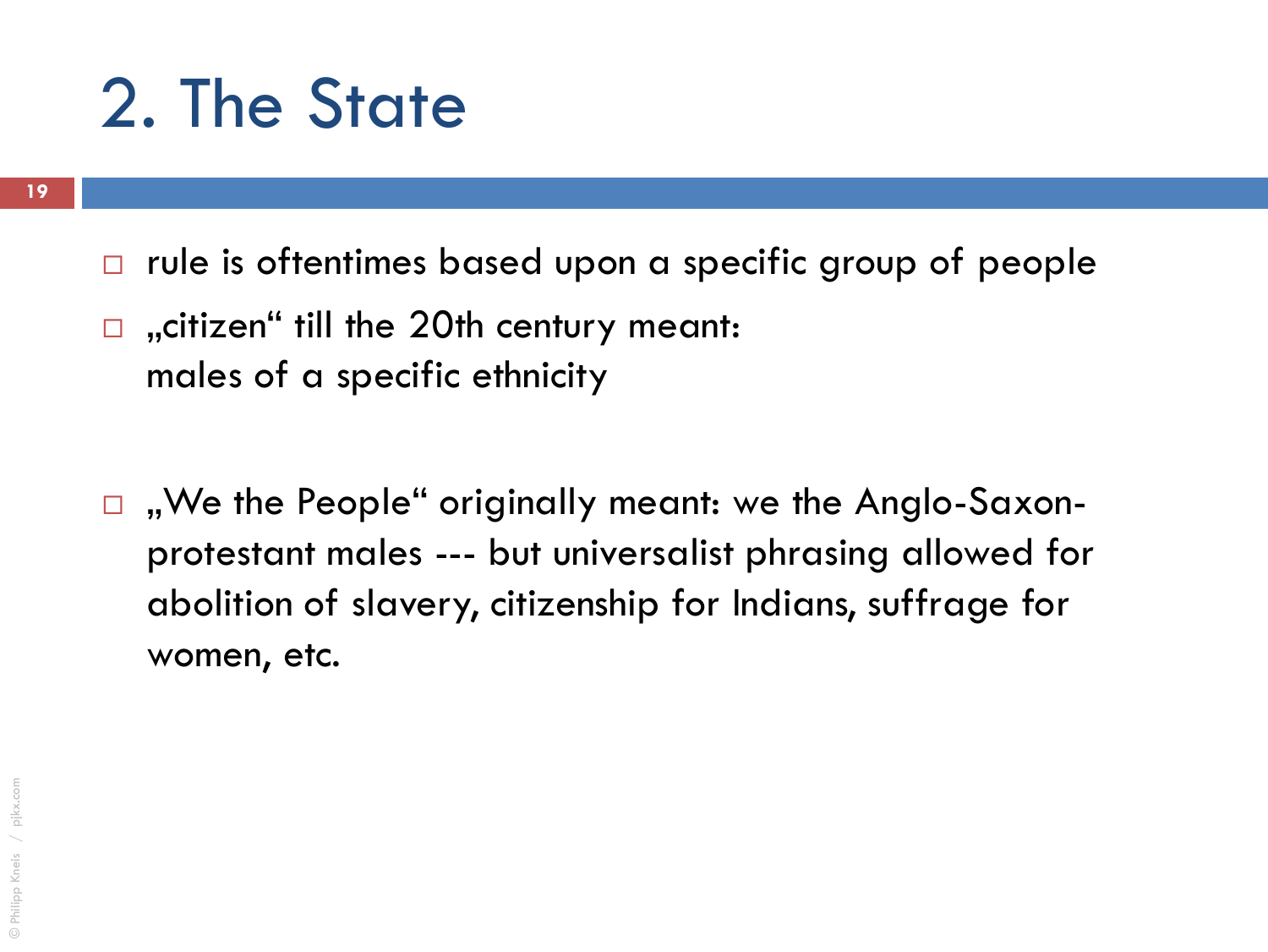- $\square$  states perform certain function
- $\Box$  in an interconnected world, states need to oftentimes act beyond their borders
- need for international coordination:
	- **□** defense, preventing war (Kant: Perpetual Peace)
	- **n** conflicts over territory
	- **E** economic cooperation: flow of capital, labor, innovations
	- **p** population mobility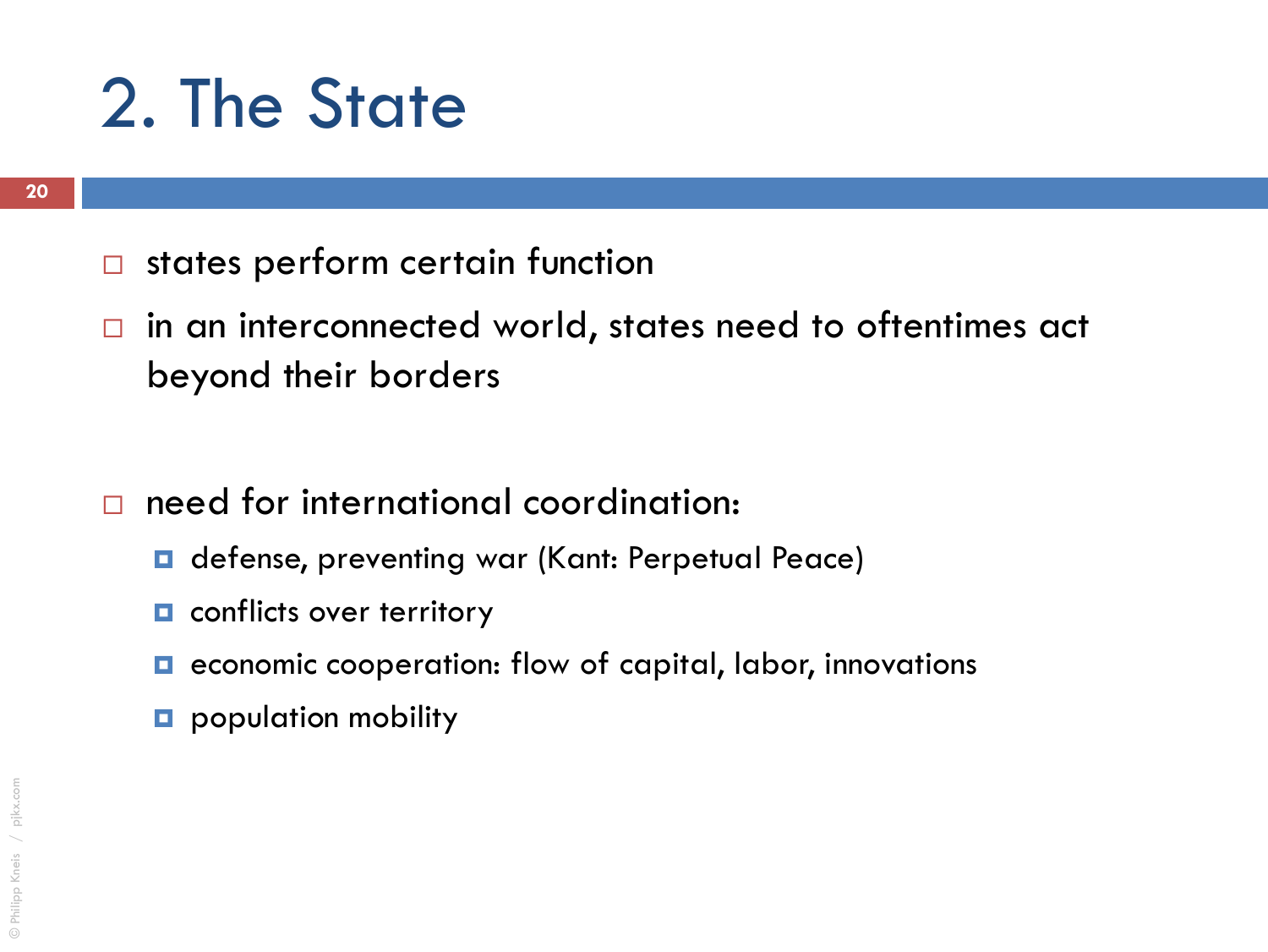States alone are oftentimes not enough.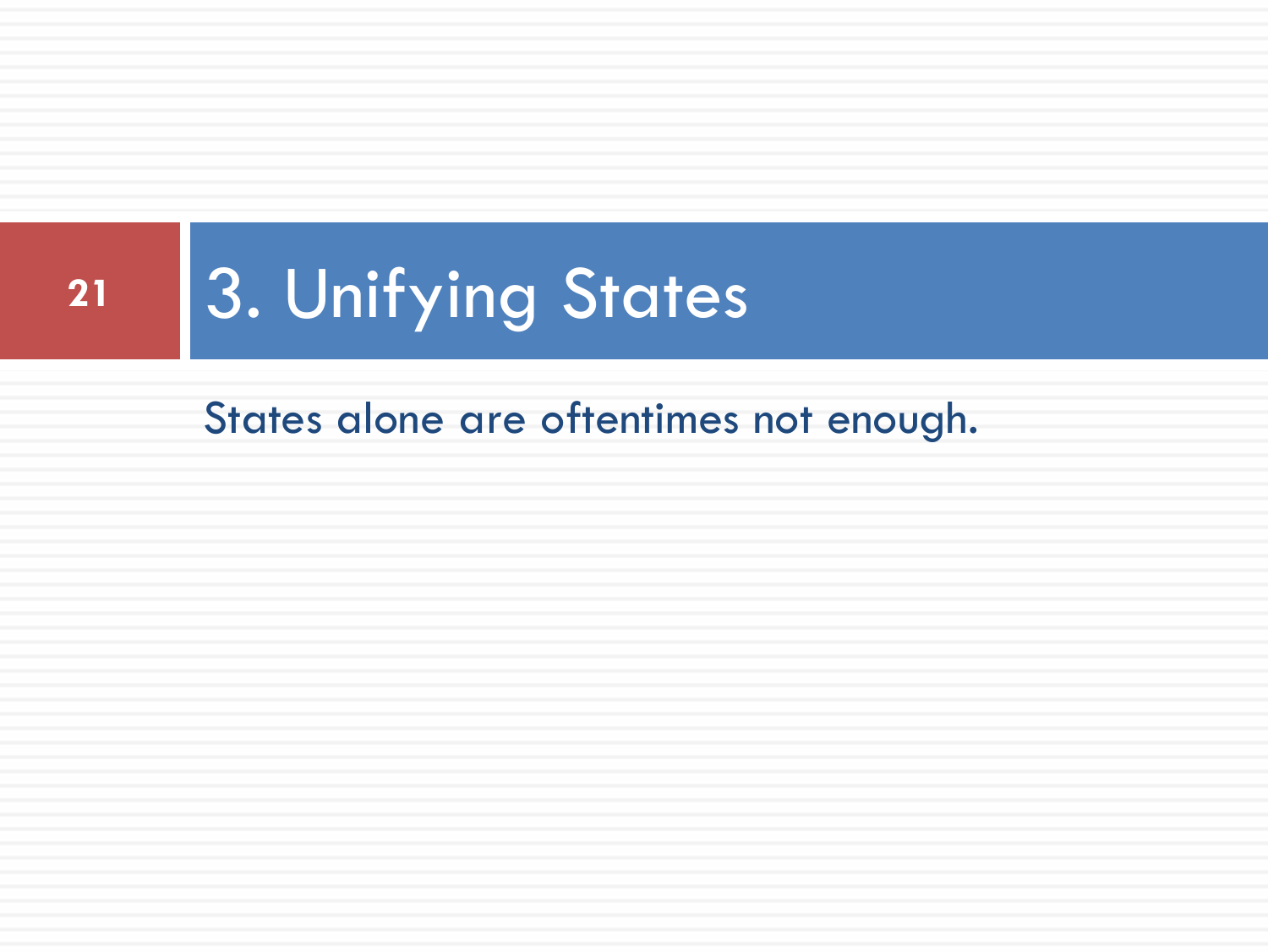- $\Box$  models to create supranational institutions can be diverse
- □ frequent motives: defense against a common enemy, economic cooperation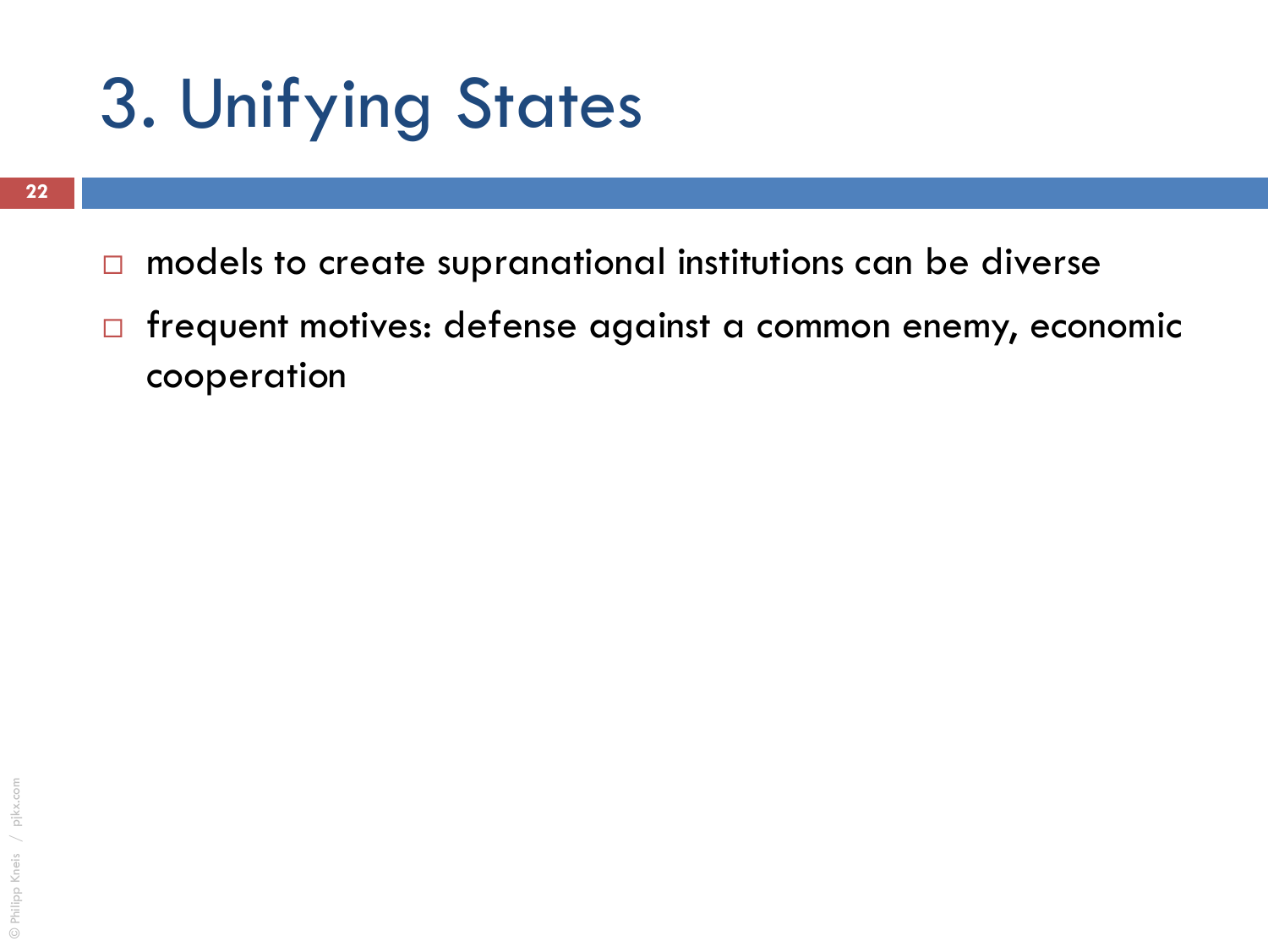- Delian League  $(478 - 447)$ 
	- $\Box$  Athens +x against Sparta+Persia
	- $\blacksquare$  Athens in charge of treasury since 454
	- **E** Athens loses Peloponnesian War in 404
	- $\Box$  league disintegrates 338 after defeat of Athens by Philipp II

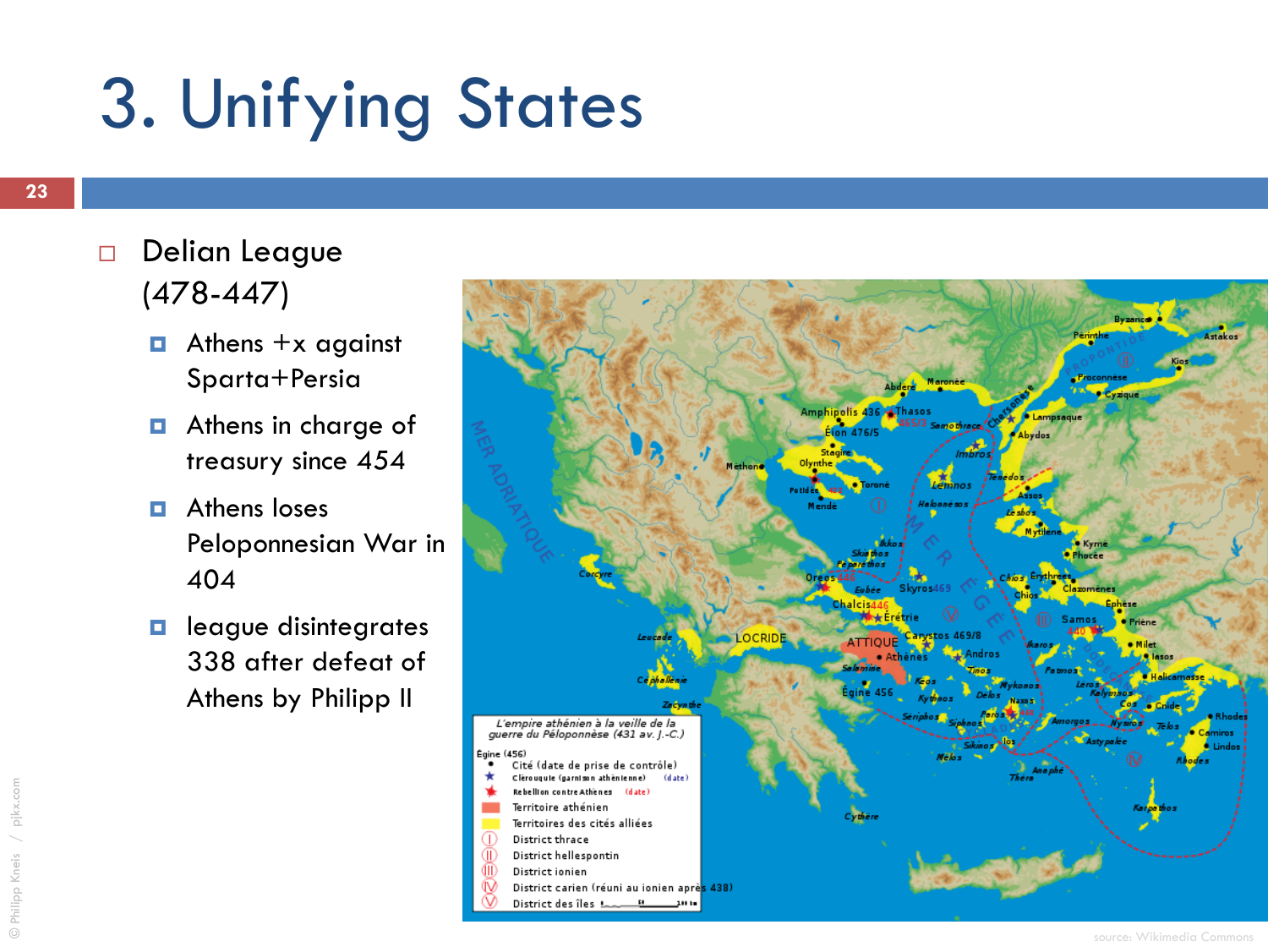□ Hanseatic League (13th century-1669): economic alliance, but also shared culture

> Netherlands Circle **Westphalian Circle** Saxon Circle **Wendish Circle** Margravian Circle Pomeranian Circle **Prussian Circle Livonian Circle** Swedish Circle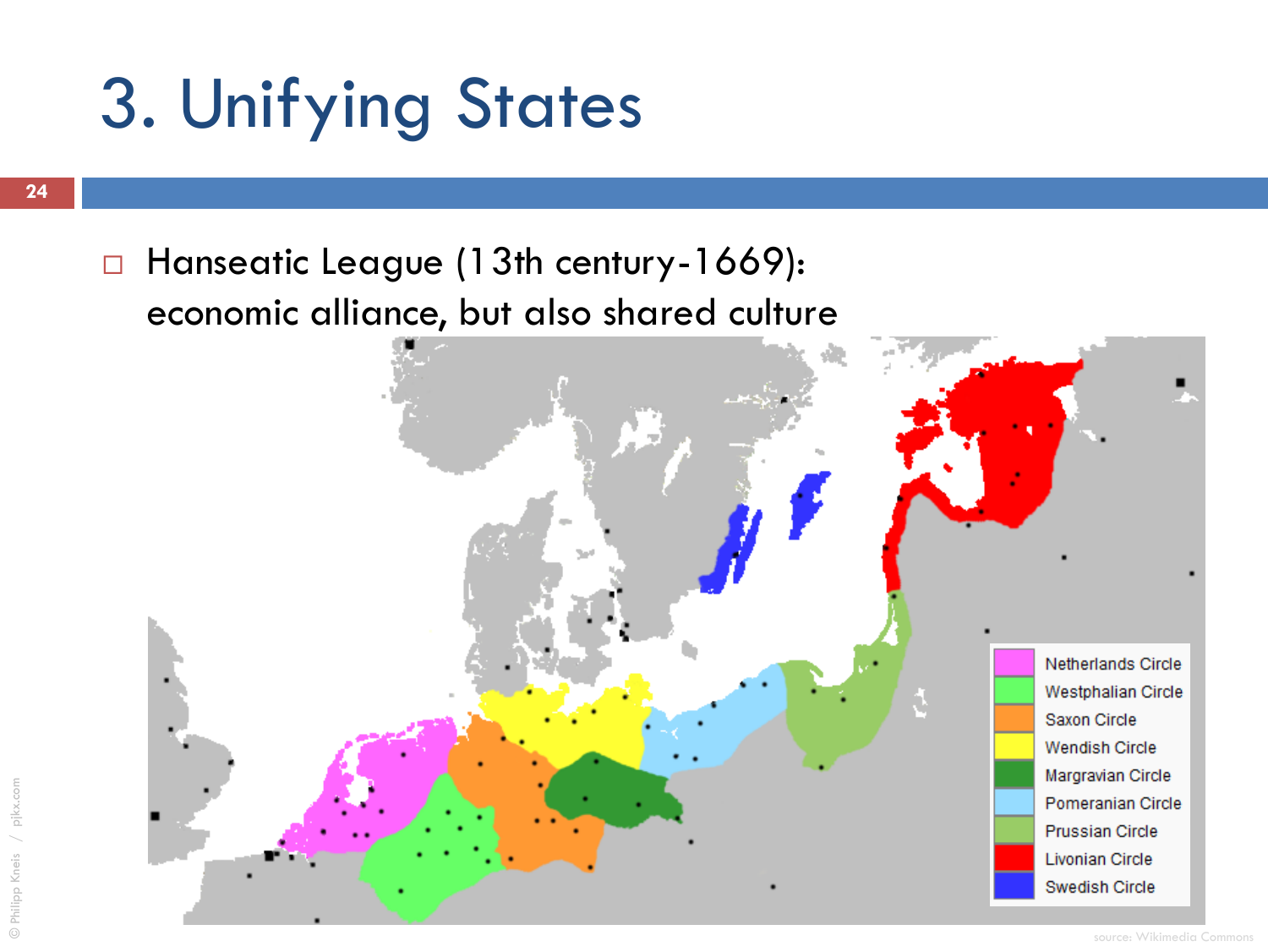- $\Box$  League of the Haudenosaunee / Iroquois (People of the Longhouse),  $16<sup>th</sup>$  century (?) till now
	- Five/Six Nations: Cayuga, Mohawk, Oneida, Onondaga, Seneca, Tuscarora (admitted between 1[715-22\)](http://upload.wikimedia.org/wikipedia/commons/e/ee/Iroquois_5_Nations_1650.gif)
	- $\blacksquare$  "Great Law of Peace"

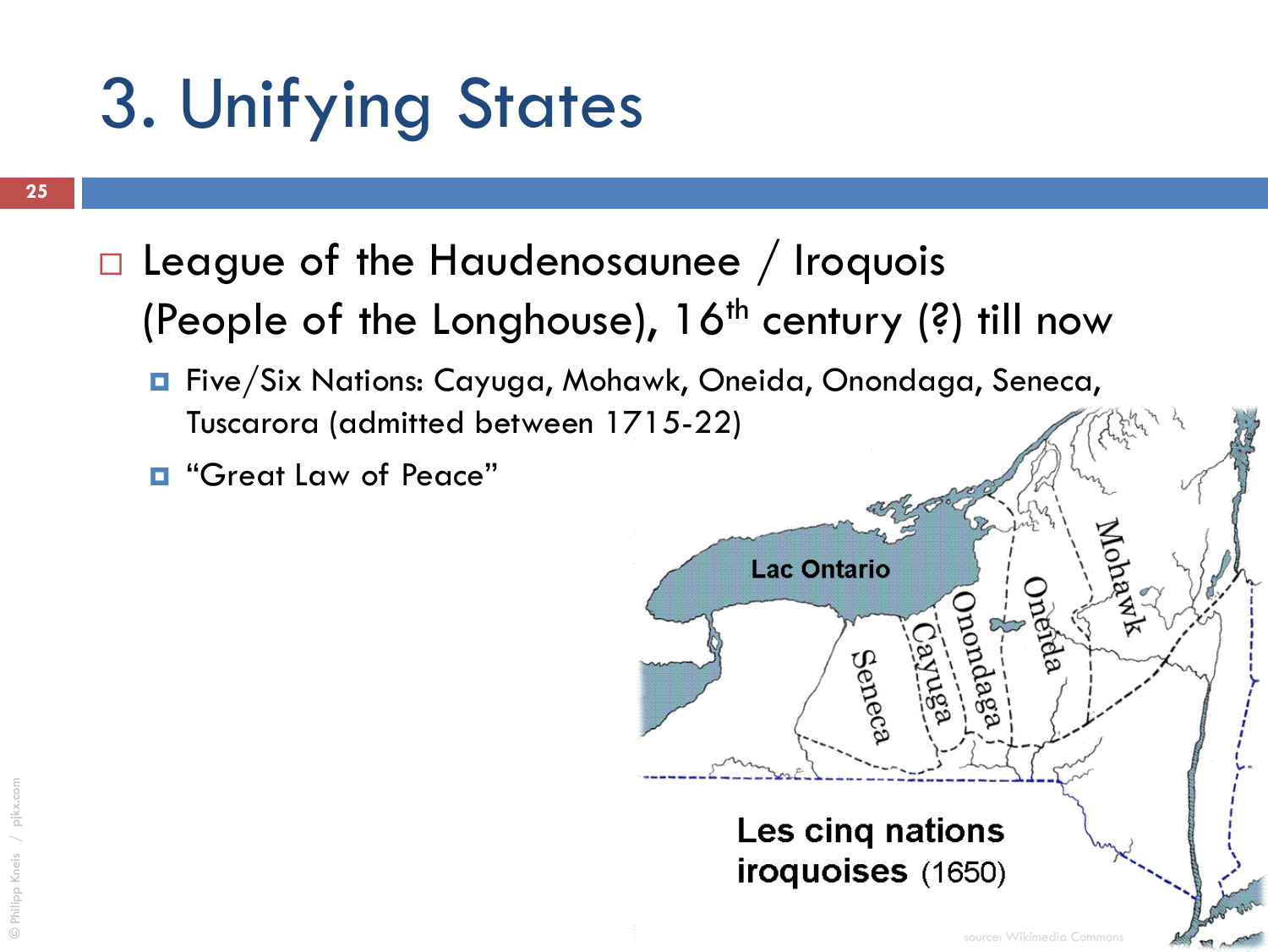#### $\blacksquare$  inspired Articles of Confederation

#### $\square$  symbol: tree





Stockaded Onondaga Village.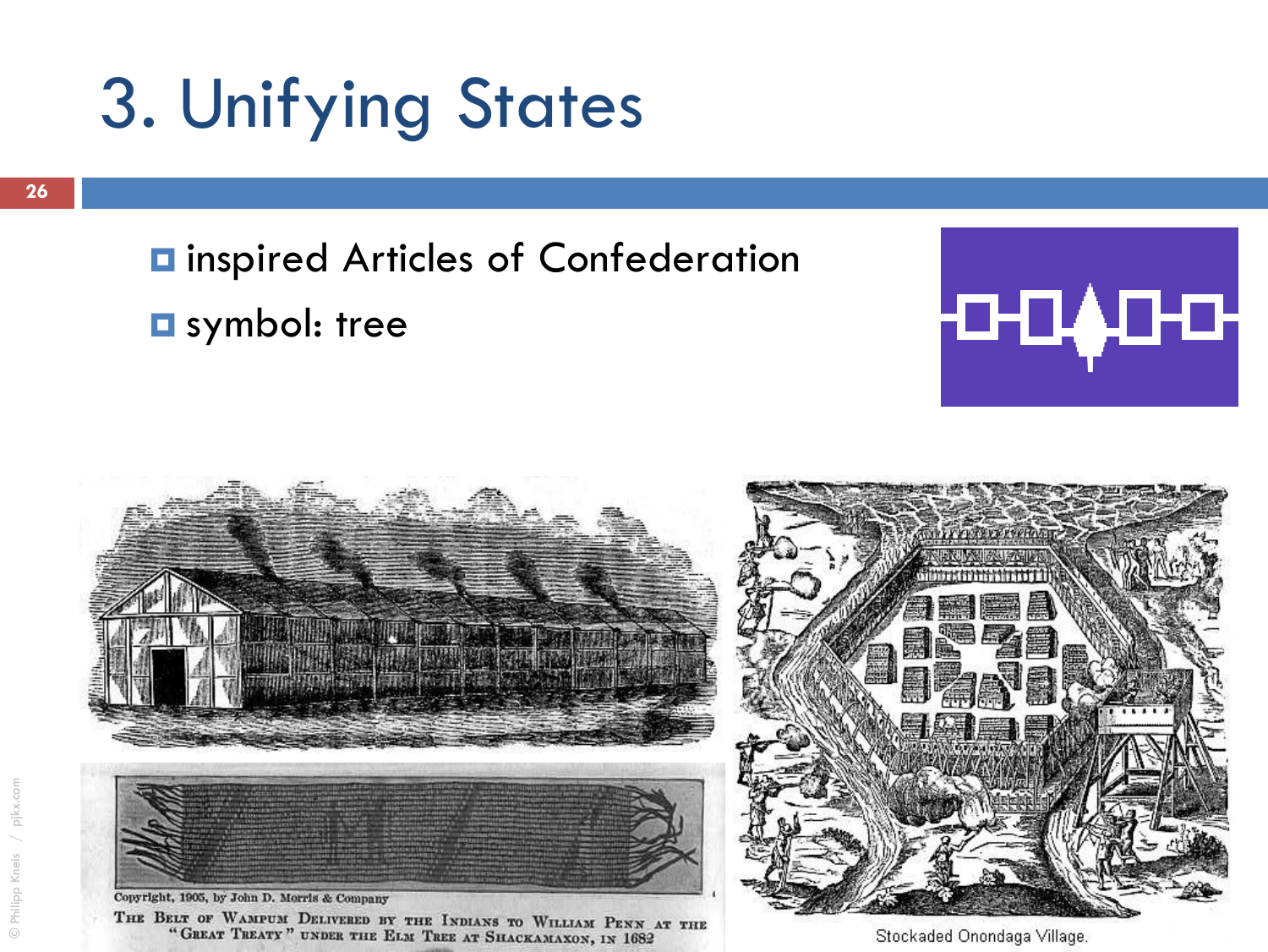#### □ 13 Colonies / United States

- political union against England
- $\blacksquare$  trade
- **unhindered expansion into Indian territories**
- D Declaration of Independence, July 4, 1776
- **E** Articles of Confederation, November 15, 1777
- **E** Federalist Papers, October 1787 and August 1788
- **u** U.S. Constitution, June 21, 1788
- **Q** Civil War (1861-65) "solves" issue of Federalism for the time being
- **□** issue of state rights continues to be relevant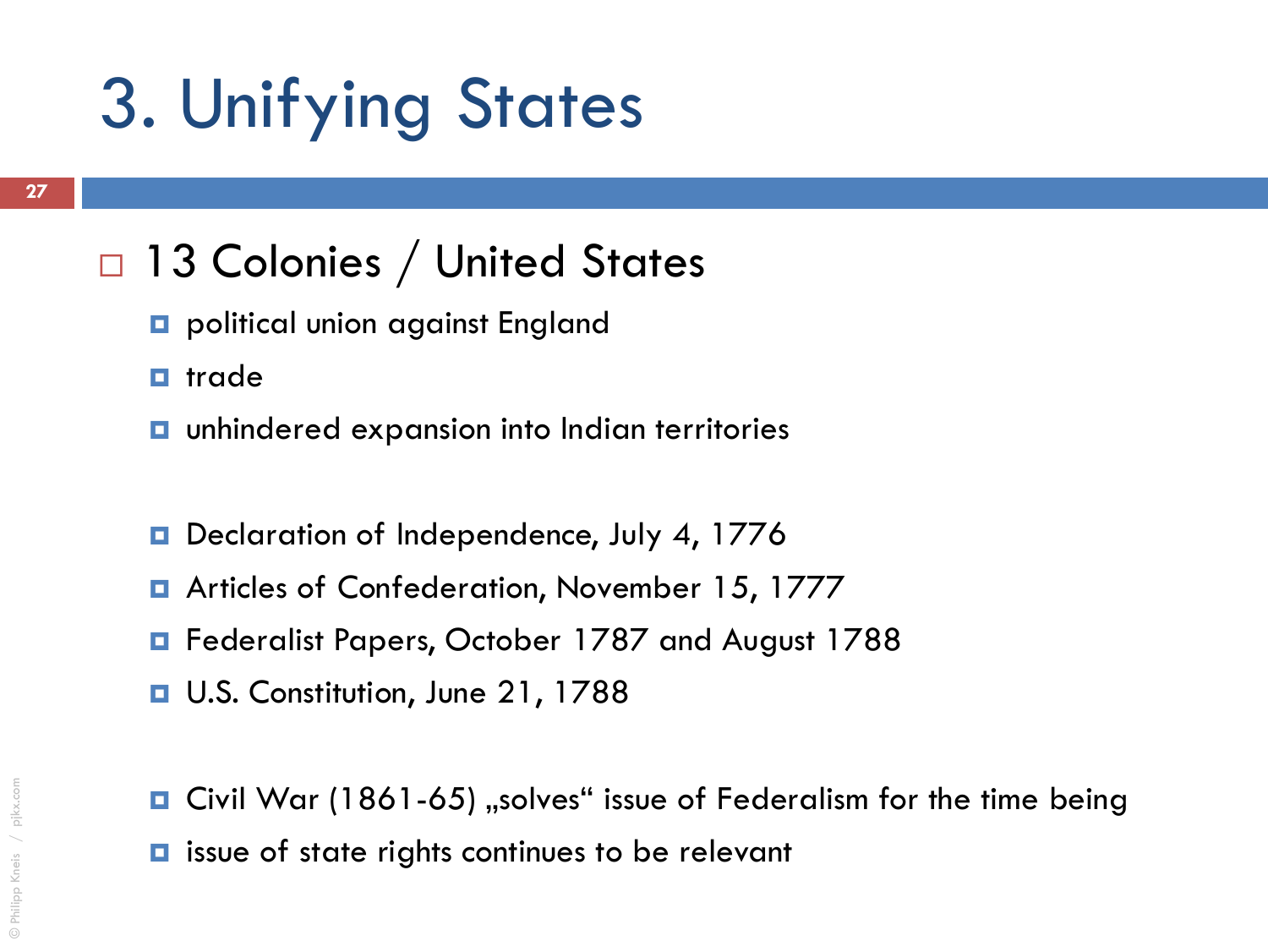source: europa.eu

#### □ Europe 2009: